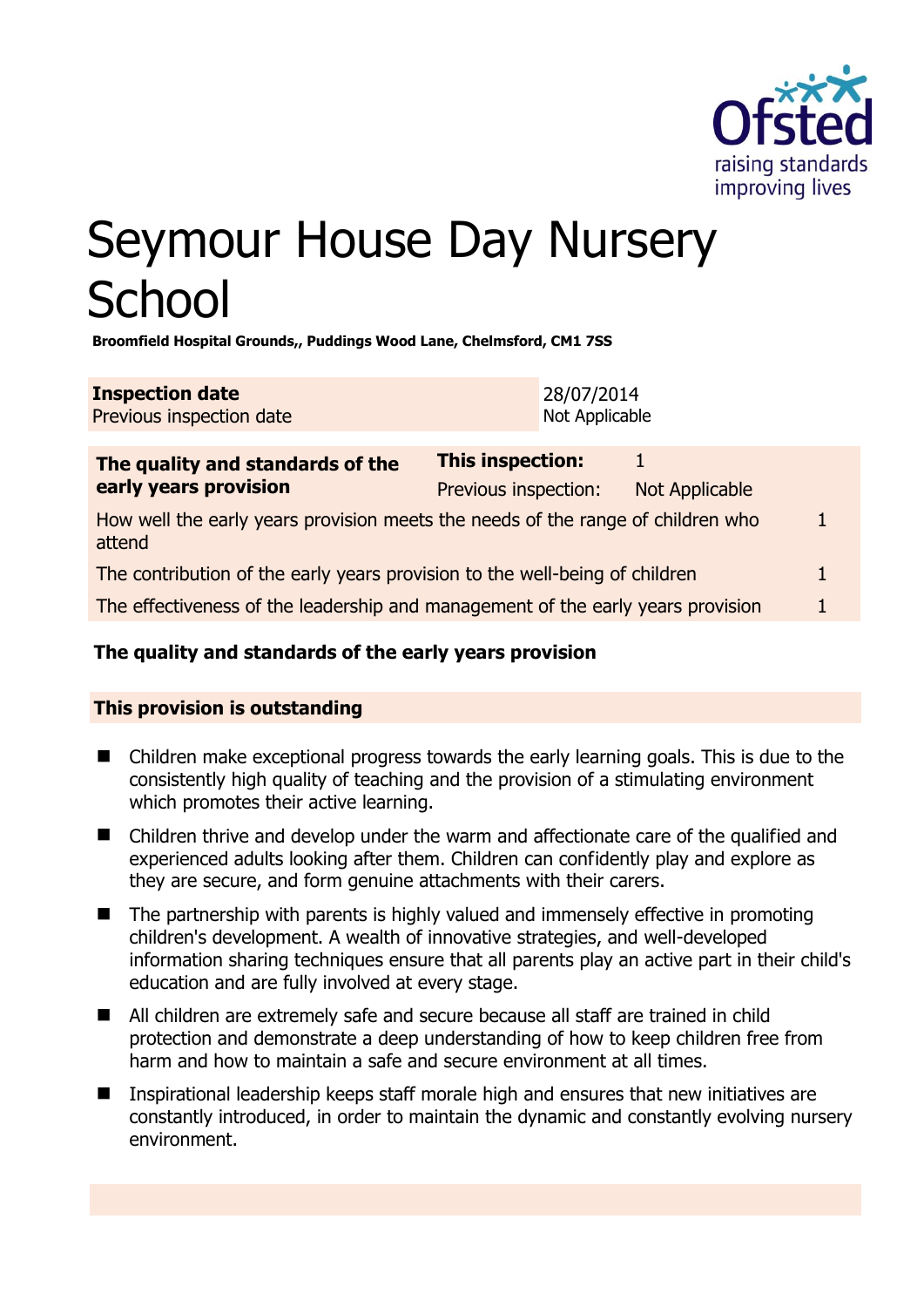## **Information about this inspection**

Inspections of registered early years provision are:

- $\bullet$  scheduled at least once in every inspection cycle the current cycle ends on 31 July 2016
- scheduled more frequently where Ofsted identifies a need to do so, for example where provision was previously judged inadequate
- **•** brought forward in the inspection cycle where Ofsted has received information that suggests the provision may not be meeting the legal requirements of the Early Years Foundation Stage or where assessment of the provision identifies a need for early inspection
- **•** prioritised where we have received information that the provision is not meeting the requirements of the Early Years Foundation Stage and which suggests children may not be safe
- scheduled at the completion of an investigation into failure to comply with the requirements of the Early Years Foundation Stage.

# **Inspection activities**

- The inspector interacted with children in all the playrooms, and in the outside play areas.
- $\blacksquare$ The inspector held discussions with the manager and staff members, and carried out two joint observations with the manager.
- The inspector viewed a sample of documentation including, evidence of staff checks, some policies and children's development profiles.
- The inspector took account of the views of parents spoken to during the inspection, and gathered in advance through various feedback forms and surveys.

# **Inspector**

Sarah Williams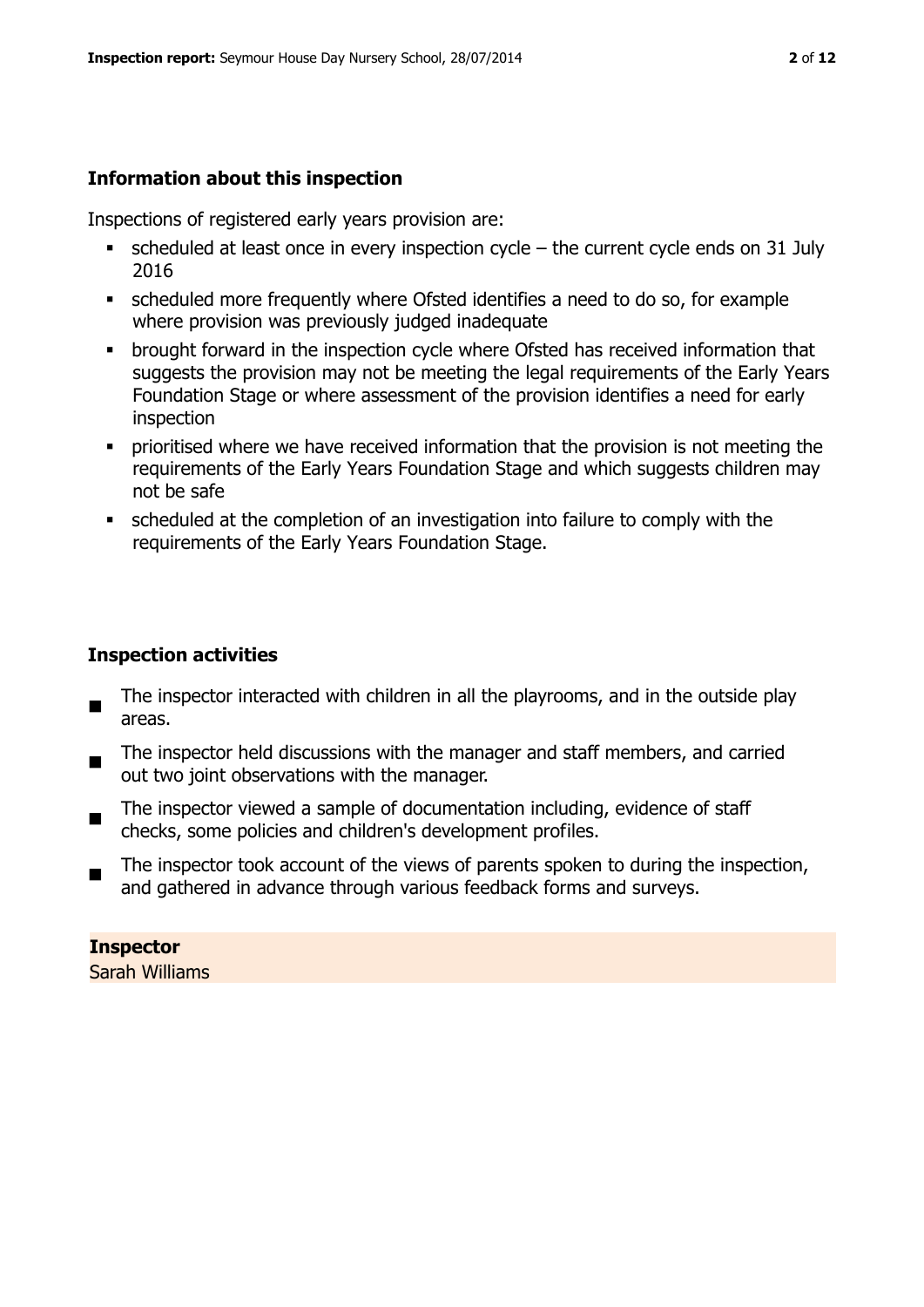# **Full report**

#### **Information about the setting**

Seymour House Day Nursery School was established in 1992 and re-registered in 2014 as a limited company. It is on the Early Years Register and is one of eight nurseries in the group. The nursery operates from a converted coach house within the grounds of Broomfield Hospital in Chelmsford, Essex. It opens five days a week, all year round, with the exception of Bank Holidays and one week at Christmas, from 7am until 6pm. There are currently 98 children on roll. Funded early education is available for children aged three and four years. The nursery supports children with special educational needs and/or disabilities and children who speak English as an additional language. The nursery employs 16 members of staff, 15 of whom hold appropriate early years qualifications at level 3 and above. One member of staff holds Early Years Professional status.

#### **What the setting needs to do to improve further**

#### **To further improve the quality of the early years provision the provider should:**

■ consider extending the range of activities and resources to enhance children's environmental awareness and promote a greater understanding of the need for recycling and sustainability.

#### **Inspection judgements**

#### **How well the early years provision meets the needs of the range of children who attend**

Children of all ages make outstanding progress in their learning and development. This is due to the enthusiastic, skilled and dedicated staff, who share their expert knowledge and understanding of how children learn by planning and delivering an exciting programme of stimulating and imaginative activities. Staff know that by tapping into children's interests they can engage and capture their attention and imaginations, and inspire them to think creatively as they participate in activities. For example, recent themed play based on a popular film develops children's vocabulary, mathematical learning, imagination and understanding of basic science. They looked at melting ice, used mini-me puppets to create fantasy scenarios in a miniature 'frozen' world, and focused on the textures of bubble wrap, cotton wool and slippery slime. Throughout the nursery, the playrooms and outside play areas are carefully and thoughtfully resourced, with high quality, age- and size-appropriate furniture and equipment. This provides children with a child-friendly environment and a wide choice of easily accessible resources in all rooms. For example, toddlers can sit at a table with their feet firmly on the ground, comfortably sharing snack time with their peers. When they have finished, they take their own plate and cup, and come back to push in their chair. This shows well-developed levels of independence and self-esteem from a very early age. All children are active learners. They choose resources and make decisions about where they will play and, as a result, they persevere at activities, exploring them fully to gain a deep understanding and improve their skills. For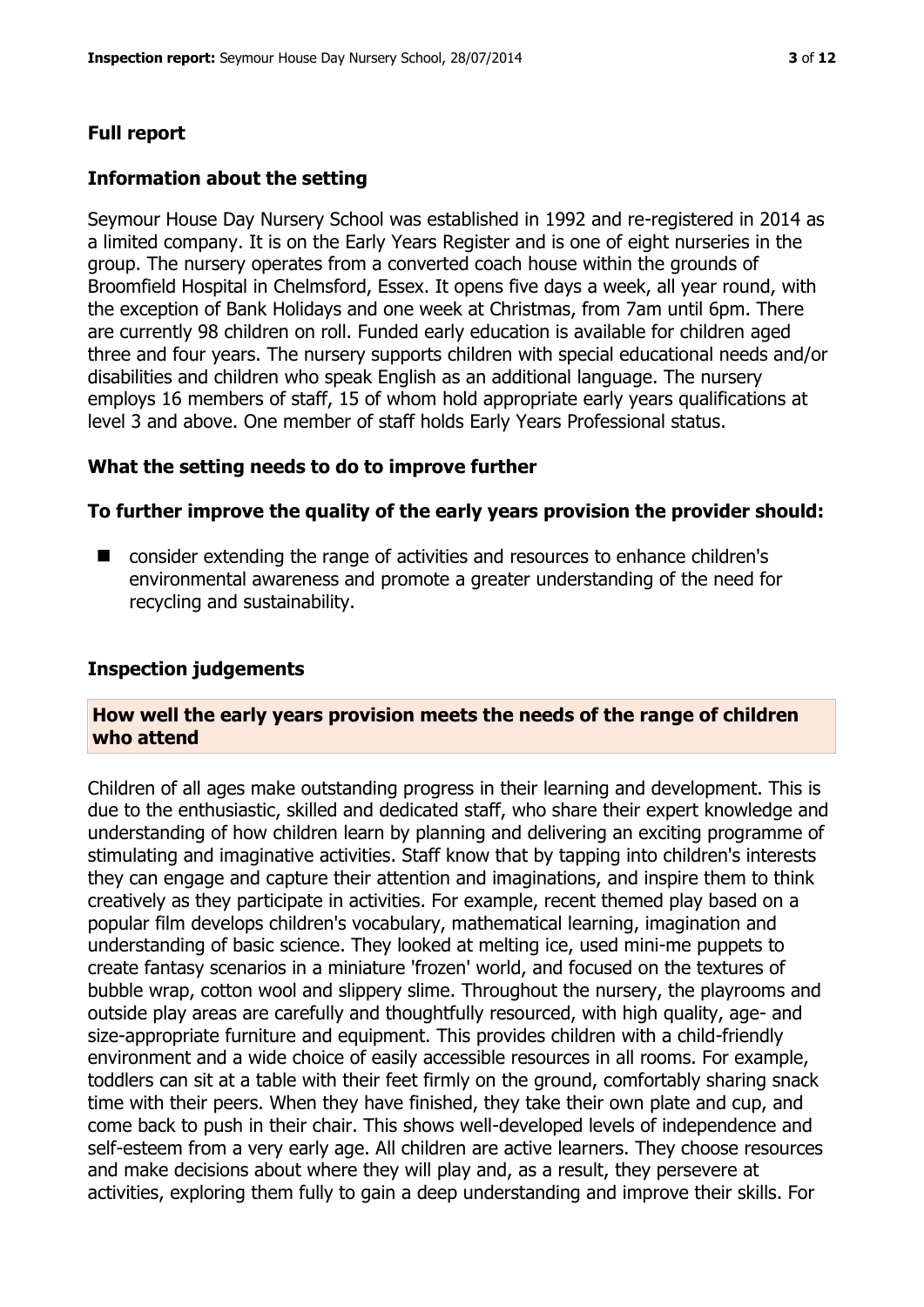example, children use the digging area to move soil around and create play scenarios as they pretend to be builders. Wearing the hats and vests provided, they develop complex games and solve problems as they discuss with one another what they are doing. Staff in all rooms show high levels of awareness of how to support children's learning by playing and interacting with them, while understanding the importance of never dominating the play. They make suggestions and use open questions to encourage children to think critically and find solutions to problems. A group of children use play figures and some cardboard houses, talking about the attributes and characteristics of the dolls. The staff member asks, 'who lives in this house?' By encouraging children to think critically and make up their own stories, they gain confidence and satisfaction from simple, open-ended play. Staff working with very young children demonstrate how to use the equipment. For example, they show children how to make sounds by banging the saucepans, and laugh as the children jig about and dance. Children learn about life cycles of both plants and animals. They study frogs and butterflies, and cultivate fruit, vegetables and flowers in a carefully tended garden. They become environmentally aware, seeking out bugs and minibeasts, and examining leaves and plants in the wooded garden area, with the magnifiers provided. However, there is scope to further extend children's understanding of recycling and sustainability of resources, by providing additional features, such as a compost maker. Older children show strong signs that they are being exceptionally well prepared in readiness for school. A regular feature is the 'mystery box' session. This entails children taking turns to bring in an item from home, which is concealed in the mystery box. The staff member leading this session skilfully includes all children, and encourages them to put up their hand when making their guesses. Children take turns and are learning that their contributions to discussions are valued. There is much glee and excitement when the mystery item is finally revealed, and many questions follow as the children probe to find out why it is significant to its owner.

Staff demonstrate their superb teaching skills throughout their interactions with children. For example, they are highly effective when working with children either individually, when helping them play a board game, or when working with children in small groups to learn colour mixing. They never dominate, and always show a keen awareness of the children's stage of development and understanding. In this way, they challenge and stimulate the children to make outstanding progress and improve their skills and knowledge. Children are eager to share their 'learning story' folders, which contain examples of work and comments from staff, showing what each child has achieved. Children can recall precise details of what they did and what their pictures and stories represent. The combination of photographs of home events and nursery activities brings these records to life, and provides an eclectic picture, unique to each child. The nursery group has developed a unique pre-reading scheme, with sounds, word building and early reading books for children who show readiness. This professionally produced set of resources includes carefully considered help for parents to use at home, such as guidance on the pronunciation of phonics sounds. Children enthusiastically use the resources at home as well as in the nursery, and consequently make excellent progress in literacy before they start formal schooling.

Babies have their own bright and cheerful base rooms, specifically furnished and equipped to provide them with a safe and stimulating environment. This promotes their emerging independence exceptionally well. They can crawl into the cosy 'black and white' zone, or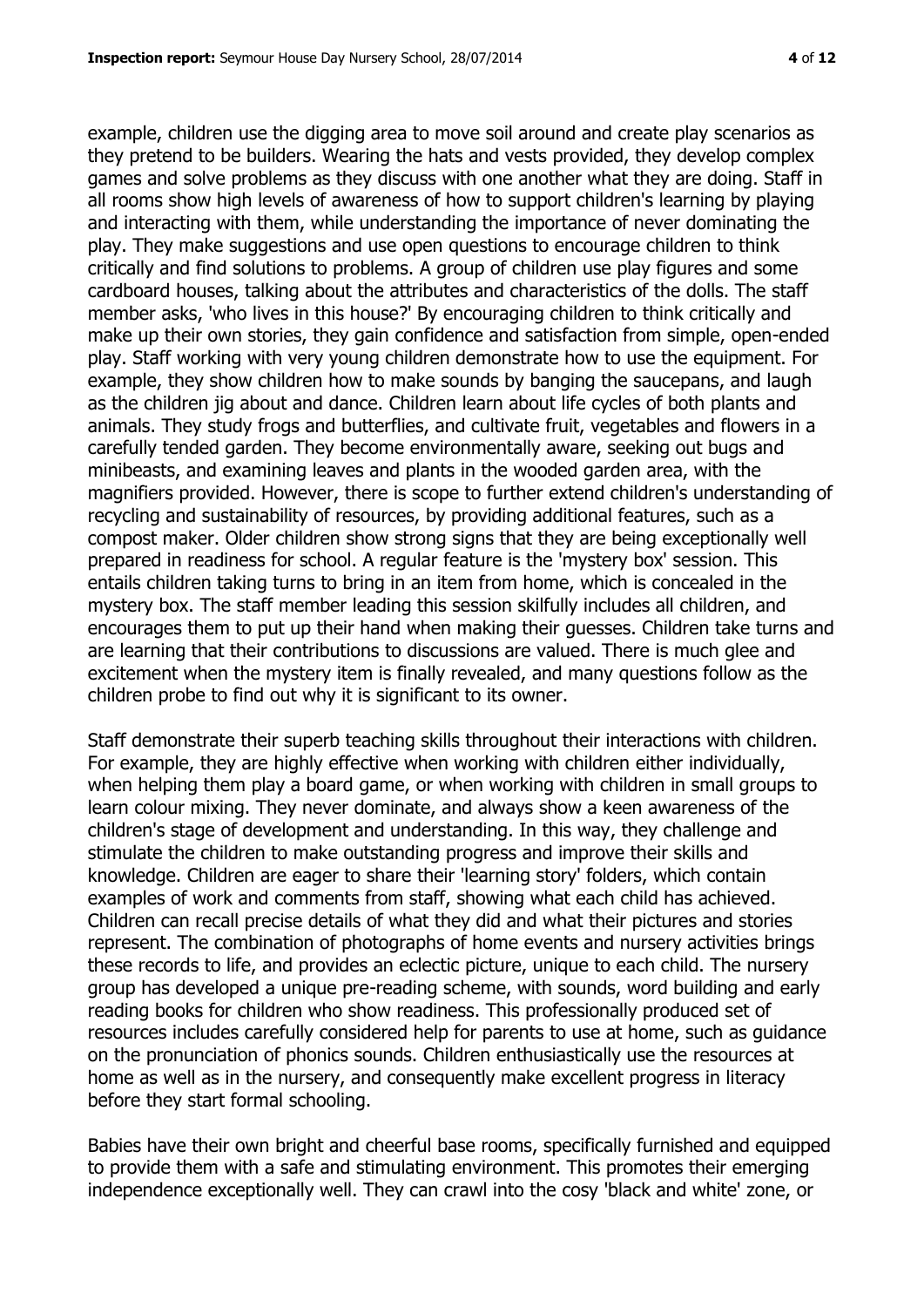snuggle down on the cushions with a few books. They select good quality toys and resources from the low-level units, and enjoy the choice of indoor or outdoor play as they wish. Fully waterproof, padded crawler suits are provided for those children not yet walking, so they do not miss out on fresh air and outdoor fun. The educational programme for under two-year-olds is broad and balanced, covering all areas of learning. It includes a range of sensory and open-ended activities, such as flour play, which inspire children to be curious and explore. They investigate the flour by touching, tasting it, watching how it moves and forms patterns, or how it reveals coloured paper when they use brushes in it. Their squeals of delight and animated body language clearly demonstrate their pleasure and interest. For pre-verbal children, or those who speak English as an additional language, many successful strategies are employed. These include the use of key vocabulary, signing, pictorial cues, and a commercial translation system which enables stories to be told in a number of different languages. As a result, children from varied cultural backgrounds are completely happy and settled, and confident to engage in their surroundings fully. The partnerships with parents are exceptionally well developed. No opportunity is missed to involve and engage parents at every stage of their child's development. All parents are kept well informed daily with regard to their child's learning, and those who wish can also take advantage of the 'stay and play' sessions offered. These give parents the chance to join in with their child's activities and speak to staff, to deepen their understanding of what, and how, children learn through wellstructured play. The nursery successfully supports children with special educational needs and/or disabilities by engaging with external agencies and health professionals where appropriate. By fully including all children, and sensitively adapting activities and resources, the best possible progress is made.

Transitions at all stages are managed in a highly professional manner. Children move from one room to the next when they show readiness, and the staged handover allows time for visits and familiarisation so that children are not upset or overawed by the changes. For children approaching school, activities and resources are set up to aid their understanding and encourage them to talk about the move to school. They can try on items of school uniform, practise managing a lunch box, and continue to develop their independence through self-care skills and organising their own belongings. These practical activities complement the ongoing teaching of skills, attitudes and competencies children need to acquire to support and extend their learning. Children leave the nursery with high levels of achievement and a clear understanding of the basics of phonics, word building and initial sounds. They can count and calculate accurately to 20 and beyond, and are articulate and expressive, creative and imaginative in their play. Outside, indicating a hollowed out tree stump with some glitter sprinkled inside, a girl explains in a whispered voice 'that's where the fairies live'. She creates an elaborate fantasy and enters an imaginary world with ease, enjoying her own creativity, and confidently including a visiting adult to share her story.

#### **The contribution of the early years provision to the well-being of children**

Children develop emotional awareness and demonstrate a very strong sense of belonging. They are happy and settled in this very friendly and exceptionally child-centred environment. Highly effective attachments between children and their key persons, as well as with their peers, ensure that children feel at home and have the confidence to explore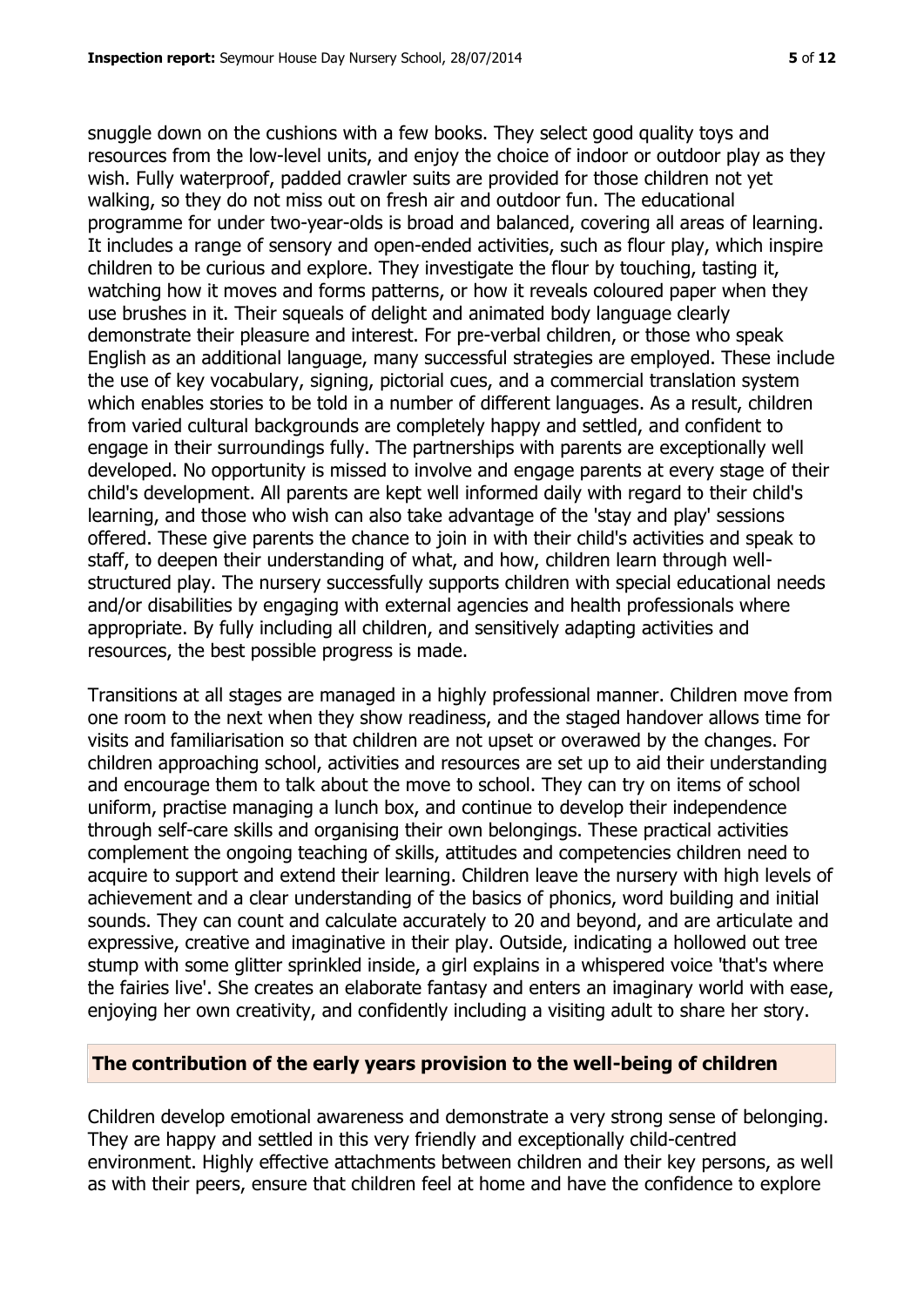and play freely. From the very first contact, parents and staff work closely together to ensure that all information regarding children's individual care needs is well understood. The initial profile includes all the practical details, as well as information about children's development to date, so staff can begin to plan appropriately challenging activities for the child immediately. Home care routines are followed as far as possible, and parents are advised on a daily feedback sheet about feeding, sleeping and nappy changes, so that they know what children have been doing and to enable continuity of care. Every child has a 'passport' for when they are at the stage of moving to a new room. This ingenious method ensures that the new key person has full information to enable a seamless move for every child. Another transition initiative has proved very successful and popular with parents, due to the fact that children come from a wide area, a large number of primary schools are involved in receiving the children. In order to facilitate their choices of prospective school, a meeting is arranged at the nursery with local authority officials. This serves to provide all the information parents need, at the correct time, to make their selections.

Children are fully engaged in meaningful and worthwhile activities at all times. They understand the routines, rules and standards of behaviour expected of them, and respond very positively to staff's consistent behaviour management. For example, at lunchtime, children wash their hands, select a plate, cup and cutlery, and find their named place at a table. They achieve all this without specific direction from an adult, and wait sensibly for the food to arrive. Mealtimes, therefore, are social and relaxed occasions where children, who are able, serve themselves and gain valuable independence. The food served is nutritious and healthy. The generous lunches are brought in, reheated and served according to children's needs for quantity and consistency. Snack times are also used as a learning opportunity, as children count out how many cubes of cheese they can take and pour their own drinks with increasing skill. Fresh fruit and vegetables feature at every snack and meal time, ensuring children are offered a very well balanced, nutritious diet. Children listen carefully and are given time to respond, for example, when asked a question. Staff caring for babies skilfully interpret their non-verbal communication and care for them warmly and affectionately. For example, they soothe a child to sleep when they show that they are tired, or help them locate their own cup when it is time for a drink.

Children's good health is fully supported and they are beginning to learn how to keep themselves safe. For example, they know that they need to wear protective clothing and boots in the garden when it is wet or muddy, but that they also need sun cream and hats on warm days. The garden area includes sturdy, exciting equipment, such as the monkey bars, which challenge children to test their own endurance and strength as they hang and twirl from them. Moveable toys and wheeled items are used imaginatively to transport goods and people around the area, and teach children the basics of negotiating space in a safe way. Any minor accidents are treated by qualified staff. The management undertake an analysis of all accident records every month, so any adaptations can be made if there is an area of the environment, or piece of equipment, that is proving a problem. Any existing injuries are noted and logged, and parents are asked to sign the record when they come to collect the child at home time. This attention to detail ensures that every child's welfare is constantly placed at the forefront of their time spent at nursery.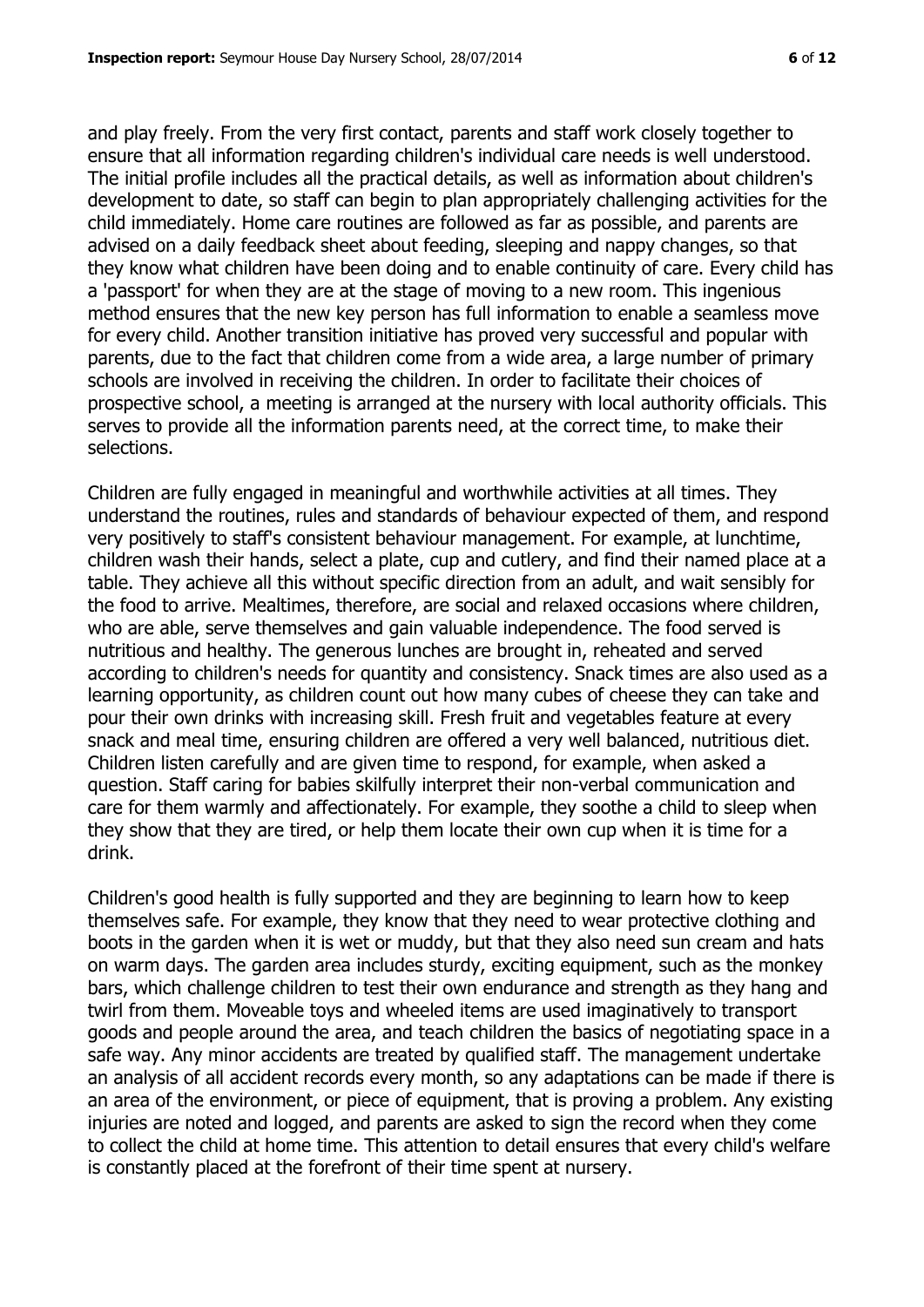## **The effectiveness of the leadership and management of the early years provision**

By aspiring to the highest possible standards in all aspects of the nursery's practice, the management team successfully provide care and learning that is inspirational and of consistently exemplary quality. The senior staff embrace their roles using a wealth of knowledge and experience, and so manage the staff team both efficiently and enthusiastically. All staff report that they feel extremely well supported and valued, and have no hesitation in approaching the management with any concerns or enquiries. As a result, there is a very stable team of staff who are ambitious and who strive for excellence every day. Safeguarding of children receives paramount consideration. Robust and wellestablished procedures for recruitment are in place and fully implemented. This ensures that children are cared for by thoroughly vetted and checked adults, who are appropriately qualified and skilled, and suitable to carry out their care and teaching responsibilities. Security procedures mean that children cannot leave the premises unseen. Additionally, all visitors are subject to scrutiny, with their identify verified. Continuously updated training in child protection means that every staff member is able to respond to concerns about a child, and that appropriate support is provided in a timely fashion.

A highly developed culture of reflection on every aspect of care and learning means that the nursery is constantly evolving and improving. Very focused analysis of aspects of the curriculum, such as communication development at different ages, gives staff the opportunity to unpick an area of their work and examine how they make provision for the children in their care. This model of themed reflective practice has proved successful, with staff sharing ideas and findings, and is continued by looking at other areas in similar depth. The senior management use their monitoring of the quality of teaching as a basis for any training needs, whether informal, online or at an attended course. Staff welcome these opportunities to extend their knowledge and readily support any new initiatives where this will benefit children and improve outcomes, as well as promoting their own professional development. One recent innovation, following a course attended by a staff member, has been a targeted physical play scheme. This uses specialised equipment in particular ways, to promote children's confidence and imaginative expression through movement. Senior staff carefully monitor the quality of all written work produced by staff, such as termly developmental reports, to ensure accuracy and consistency. As a result, the children's development profiles are meticulous and exceptionally professional in appearance and content. Parents' and children's views, ideas and opinions are constantly sought and taken into account within the rigorous, ongoing self-evaluation. This established process serves to identify strengths, and highlights areas where improvements and enhancements can be made to the already outstanding quality of care and learning. Current priorities include extending the parent library, inviting a wider range of professionals and visitors to enhance children's knowledge and understanding of the world, and building on practices to support children with special educational needs and/or disabilities, as updated procedures due to revised legislation are implemented nationally.

The exemplary partnerships with parents and external agencies ensure that every child receives the care and nurturing they need to thrive and develop fully. The nursery is based at a large hospital and welcomes children from a wide variety of backgrounds. The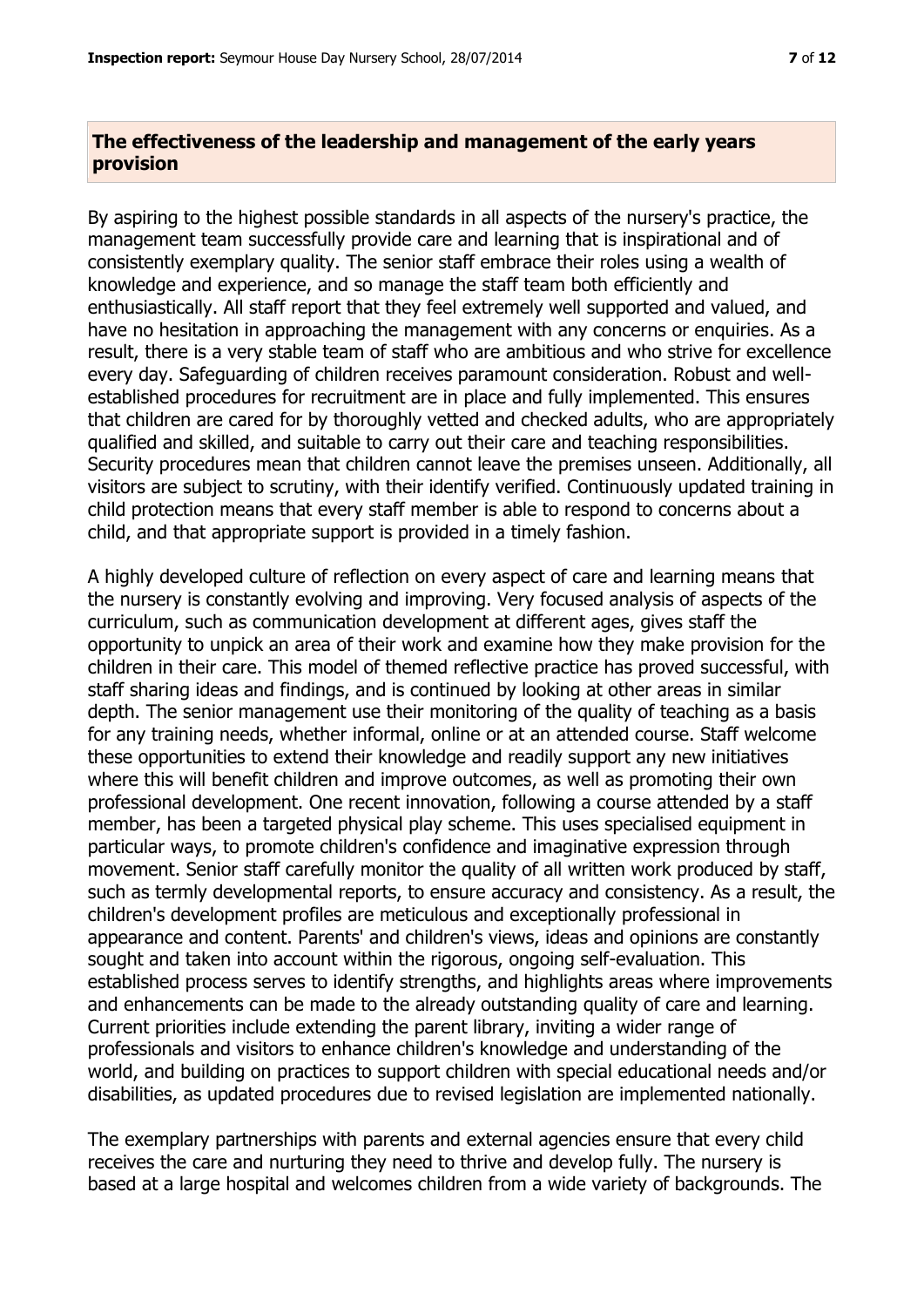senior staff have not hesitated in engaging the parents to share aspects of their culture through food, stories and songs, or demonstrating skills and talents to the children, such as archery. Parents' feedback from these interactions is unfailingly positive. Parents spoken to at the inspection say they have the highest regard for the care their children receive, and all would highly recommend the nursery to others. A monthly bulletin is issued to parents. This high quality document contains information and photographs to show the themes that are being explored through carefully planned activities. As well as being informative, it gives parents an excellent source for ideas they can use at home to continue their child's learning, as well as providing them with many opportunities to be involved first hand in activities and information sessions organised by the nursery. One benefit of being part of a highly successful group of nurseries, with stringent quality control methods in place, is that the staff are given the opportunity to spend time in other settings and share ideas and excellent practice. This keeps the nursery dynamic and forward looking, and ensures that it continues to develop positively, to embrace changes and new thinking in regard to childcare and education.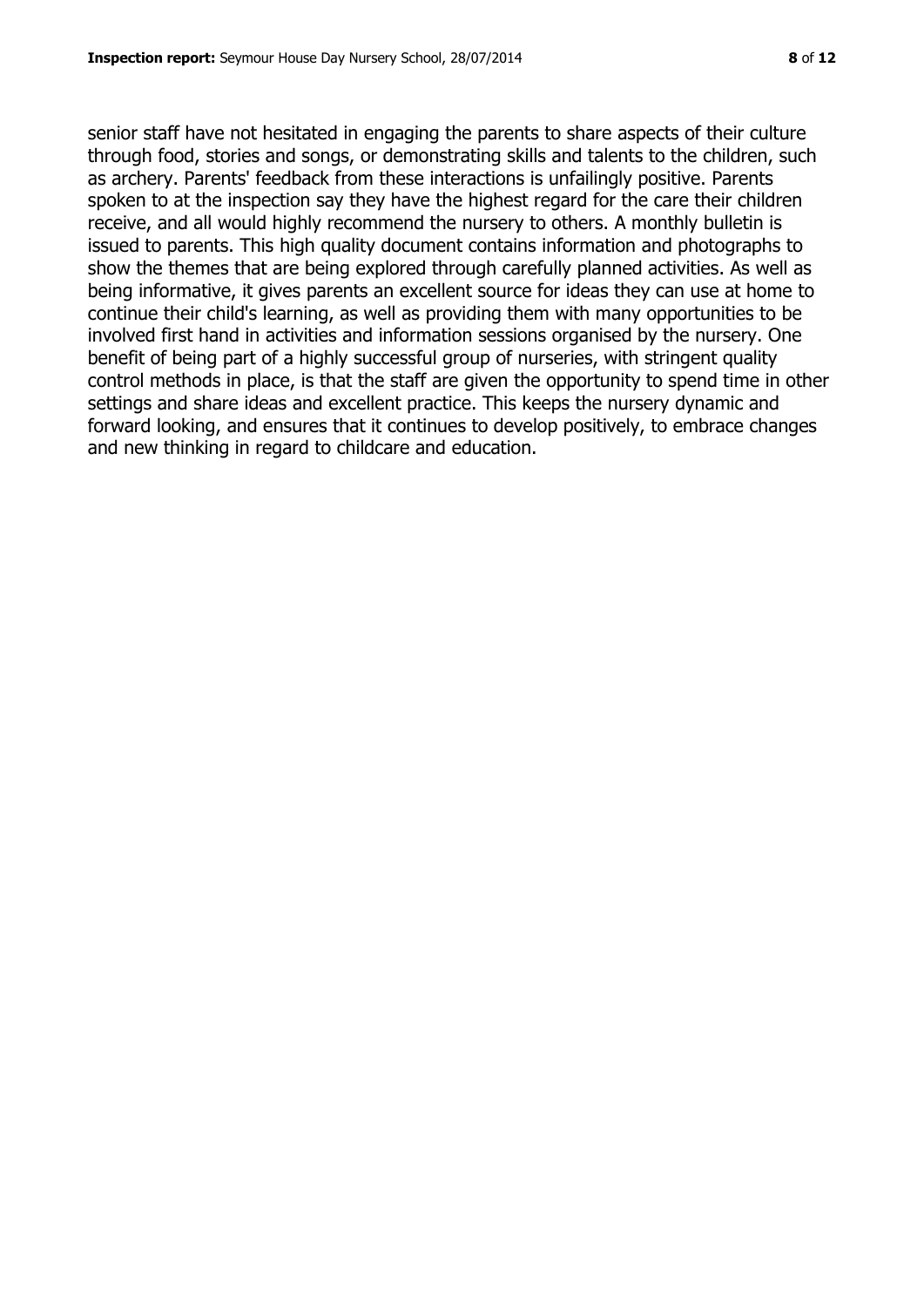# **What inspection judgements mean**

# **Registered early years provision**

| <b>Grade</b> | <b>Judgement</b>        | <b>Description</b>                                                                                                                                                                                                                                                                                                                                                                                |
|--------------|-------------------------|---------------------------------------------------------------------------------------------------------------------------------------------------------------------------------------------------------------------------------------------------------------------------------------------------------------------------------------------------------------------------------------------------|
| Grade 1      | Outstanding             | Outstanding provision is highly effective in meeting the needs<br>of all children exceptionally well. This ensures that children are<br>very well prepared for the next stage of their learning.                                                                                                                                                                                                  |
| Grade 2      | Good                    | Good provision is effective in delivering provision that meets<br>the needs of all children well. This ensures children are ready<br>for the next stage of their learning.                                                                                                                                                                                                                        |
| Grade 3      | Requires<br>improvement | The provision is not giving children a good standard of early<br>years education and/or there are minor breaches of the<br>safeguarding and welfare requirements of the Early Years<br>Foundation Stage. It will be monitored and inspected within<br>twelve months of the date of this inspection.                                                                                               |
| Grade 4      | Inadequate              | Provision that is inadequate requires significant improvement<br>and/or enforcement action. The provision is failing to give<br>children an acceptable standard of early years education and/or<br>is not meeting the safeguarding and welfare requirements of<br>the Early Years Foundation Stage. It will be monitored and<br>inspected again within six months of the date of this inspection. |
| Met          |                         | The provision has no children on roll. The inspection judgement<br>is that the provider continues to meet the requirements for<br>registration.                                                                                                                                                                                                                                                   |
| Not met      |                         | The provision has no children on roll. The inspection judgement<br>is that the provider does not meet the requirements for<br>registration.                                                                                                                                                                                                                                                       |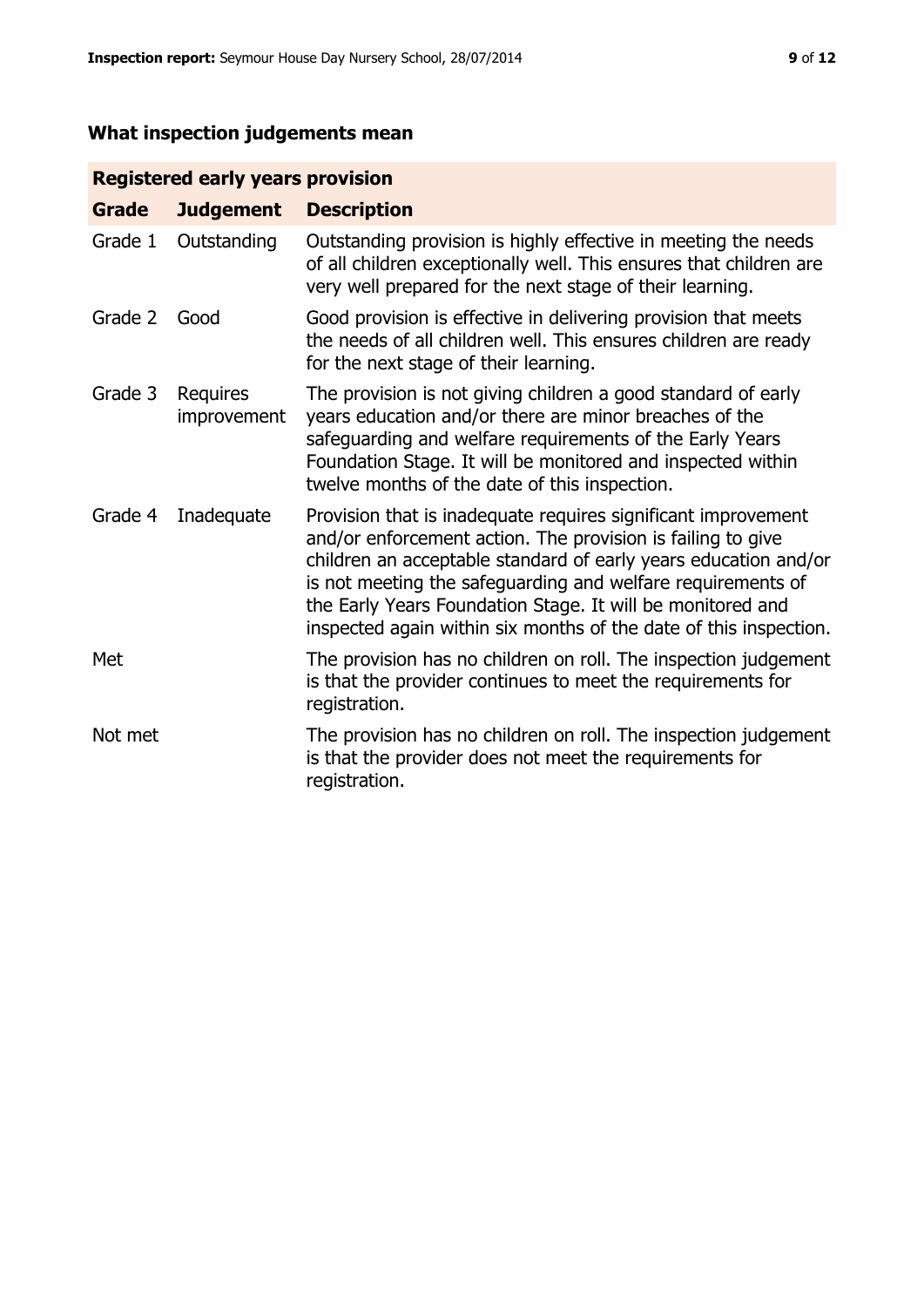#### **Inspection**

This inspection was carried out by Ofsted under sections 49 and 50 of the Childcare Act 2006 on the quality and standards of provision that is registered on the Early Years Register. The registered person must ensure that this provision complies with the statutory framework for children's learning, development and care, known as the Early Years Foundation Stage.

#### **Setting details**

| Unique reference number       | EY472651                 |
|-------------------------------|--------------------------|
| <b>Local authority</b>        | <b>Essex</b>             |
| <b>Inspection number</b>      | 953302                   |
| <b>Type of provision</b>      | Full-time provision      |
| <b>Registration category</b>  | Childcare - Non-Domestic |
| <b>Age range of children</b>  | $0 - 5$                  |
| <b>Total number of places</b> | 50                       |
| Number of children on roll    | 98                       |
| <b>Name of provider</b>       | Seymour House Limited    |
| Date of previous inspection   | not applicable           |
| <b>Telephone number</b>       | 01245514035              |

Any complaints about the inspection or the report should be made following the procedures set out in the guidance *'Complaints procedure: raising concerns and making complaints* about Ofsted', which is available from Ofsted's website: www.ofsted.gov.uk. If you would like Ofsted to send you a copy of the guidance, please telephone 0300 123 4234, or email enquiries@ofsted.gov.uk.

# **Type of provision**

For the purposes of this inspection the following definitions apply:

Full-time provision is that which operates for more than three hours. These are usually known as nurseries, nursery schools and pre-schools and must deliver the Early Years Foundation Stage. They are registered on the Early Years Register and pay the higher fee for registration.

Sessional provision operates for more than two hours but does not exceed three hours in any one day. These are usually known as pre-schools, kindergartens or nursery schools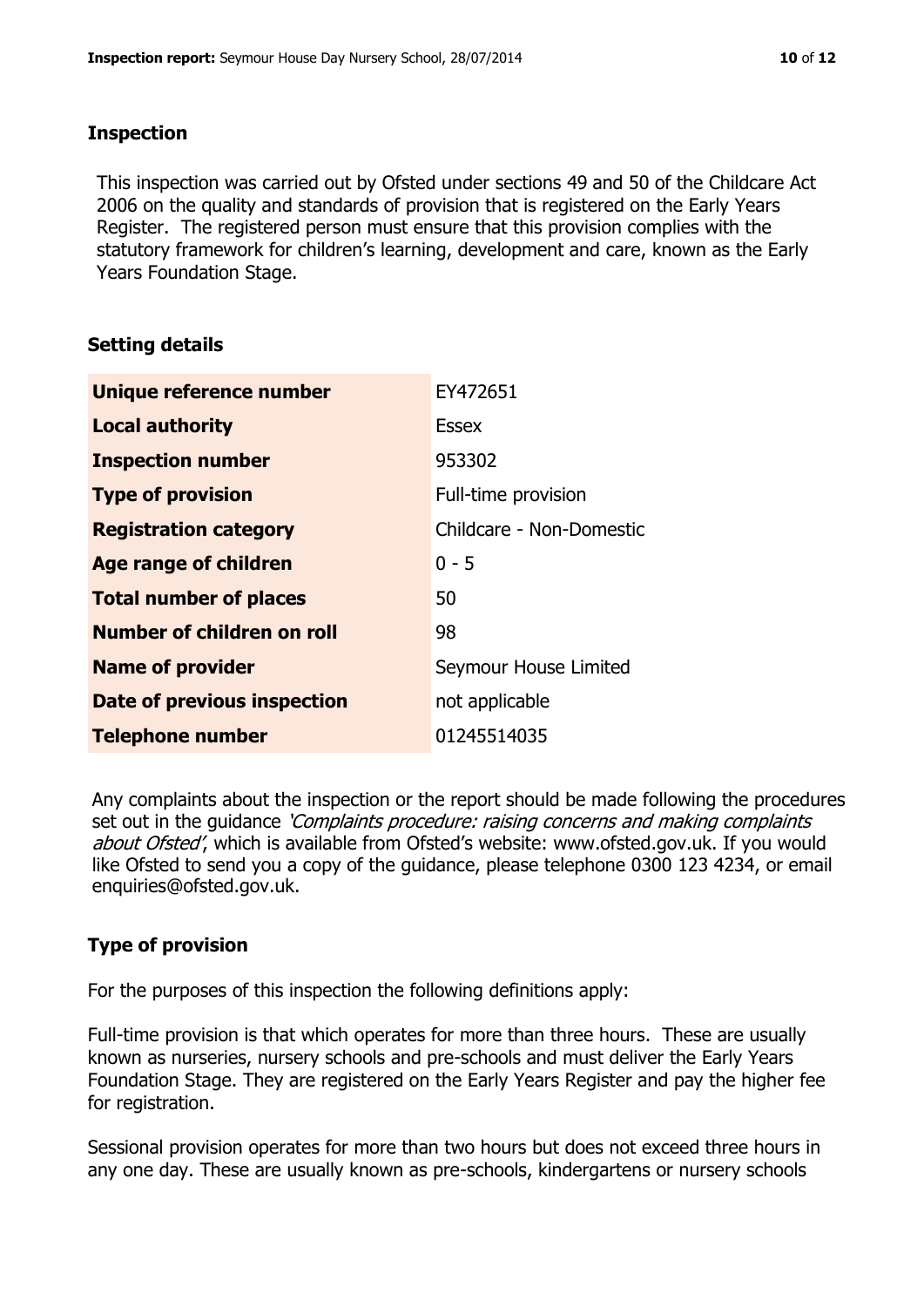and must deliver the Early Years Foundation Stage. They are registered on the Early Years Register and pay the lower fee for registration.

Childminders care for one or more children where individual children attend for a period of more than two hours in any one day. They operate from domestic premises, which are usually the childminder's own home. They are registered on the Early Years Register and must deliver the Early Years Foundation Stage.

Out of school provision may be sessional or full-time provision and is delivered before or after school and/or in the summer holidays. They are registered on the Early Years Register and must deliver the Early Years Foundation Stage. Where children receive their Early Years Foundation Stage in school these providers do not have to deliver the learning and development requirements in full but should complement the experiences children receive in school.